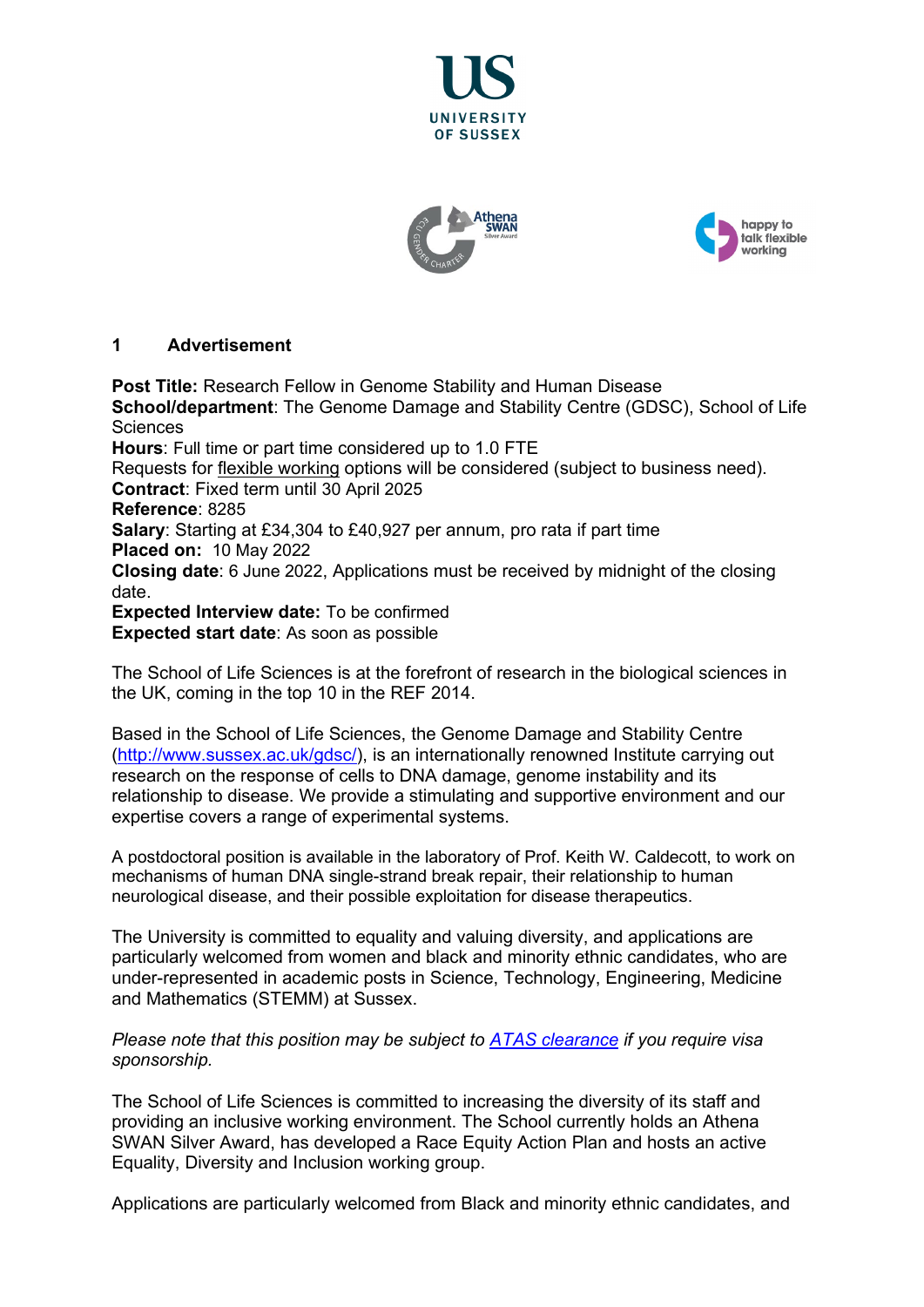women, trans and non-binary candidates, who are under-represented in the School of Life Sciences.

Applications to posts from candidates who wish to work part-time or as job-sharers are welcome.

The University offers various schemes to provide real benefits to parents, these can be found at [Family Friendly Policies](http://www.sussex.ac.uk/humanresources/personnel/familyfriendlypolicies)

*Potential candidates are strongly encouraged to make informal contact with Keith Caldecott (*[k.w.caldecott@sussex.ac.uk](mailto:k.w.caldecott@sussex.ac.uk)*) before applying.* 

*Applications should be accompanied by a full CV, a statement of research interests and aspirations (not more than 4 pages), and the names of three academic referees.* 

For full details and how to apply see our [vacancies page](http://www.sussex.ac.uk/about/jobs)

*The University of Sussex values the diversity of its staff and students and we welcome applicants from all backgrounds.*

# 2. **The School of Life Sciences**

The [School of Life Sciences](http://www.sussex.ac.uk/lifesci/) has a mission statement *to enhance human health and environmental sustainability, through research, education and knowledge exchange.* It undertakes research, teaching and engagement across a wide range of the Life Sciences, from Chemistry through a range of biological and medically-related areas to Conservation Biology. The breadth and depth of cutting-edge research and innovative teaching practice requires a diverse community who work across boundaries to deliver excellence.

The School is the largest in the University in terms of research activity, with an annual research income of c£16m, and is one of the largest in terms of student and staff population: The School has a teaching and research faculty of around 100, over 200 research fellows and technicians, and an administrative team of around 25. We aim to develop scientists that are able to connect with global issues and develop innovative solutions to the challenges that face the planet.

Academics within the School of Life Sciences apply their [research](http://www.sussex.ac.uk/lifesci/research) to create impact in areas as diverse as addressing neurodegenerative diseases, saving endangered species, fostering sustainable agriculture and developing diagnostics for cancer and rare diseases. In the most recent Research Excellence Framework (REF2014), more than 96% of the School's research was rated as 'world leading', 'internationally excellent' or 'internationally recognised', putting us above many Russell Group institutions. As part of our research impact, we have developed relationships with business, policy and community partners. Our vibrant post-graduate research community is made up of around 180 PhD students and they are key to our success, undertaking cutting-edge research across all of our areas of interest in the Life Sciences.

Research in the School of Life Sciences is structured into [six collaborative Subject](http://www.sussex.ac.uk/lifesci/)  [Groups,](http://www.sussex.ac.uk/lifesci/) led by a Subject Chair who is a leader in their field. These are *Biochemistry &*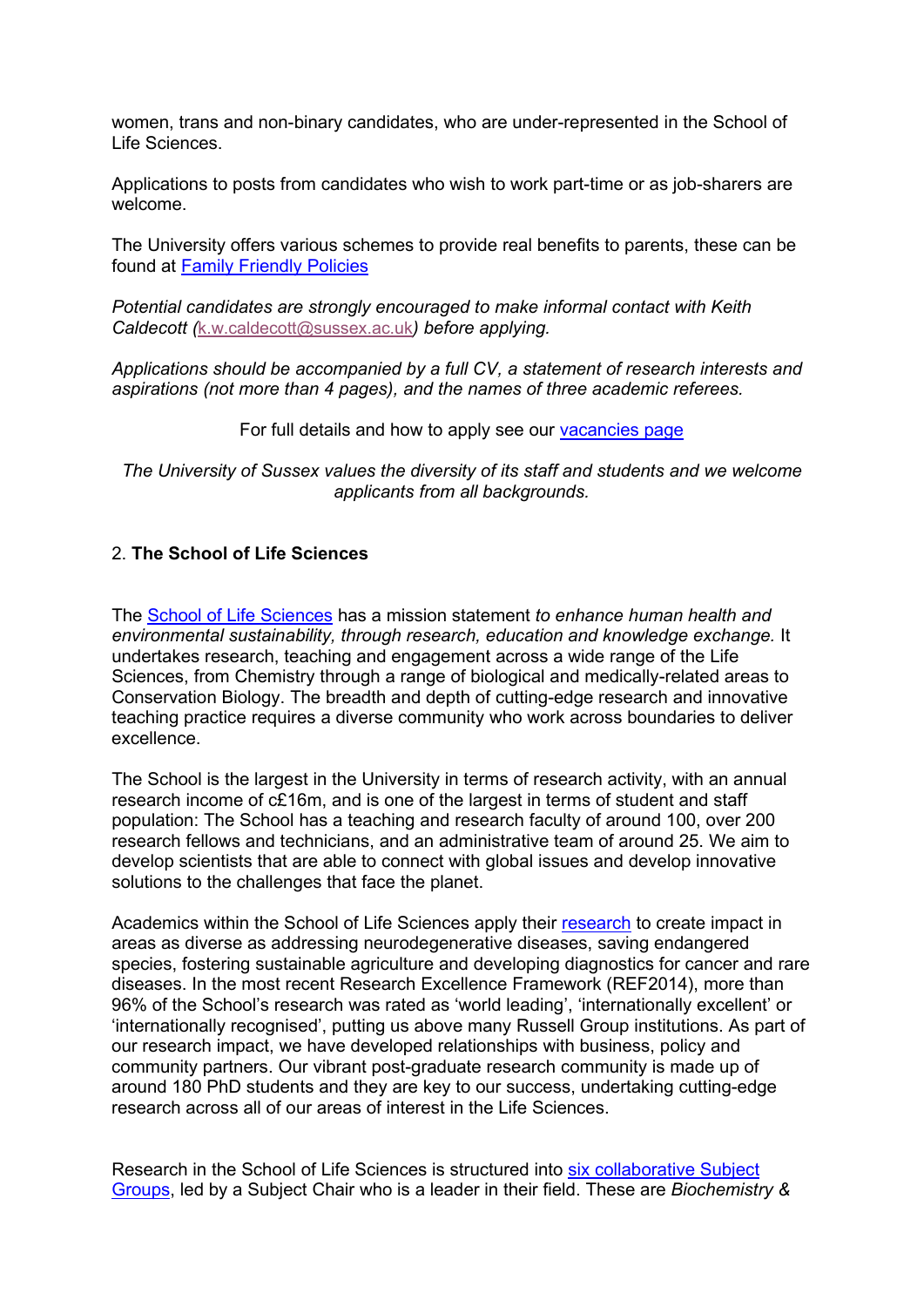*Biomedicine, Genome Damage and Stability Centre, Neuroscience, Evolution, Behaviour & Environment, Sussex Drug Discovery Centre* and *Chemistry.* The Head of School (Professor Sarah Guthrie, in post since 2017) leads the Head of School Executive, which includes two Deputy Heads of School (one focussed on research, the other on education), the School Administrator and the Director of Technical Services. Wider School organisation and administration is overseen by the School Management Committee, which includes the Subject Chairs and others in Directorship roles.

The School's teaching is firmly based on our research excellence and offers students an intellectually stimulating yet supportive experience, with opportunities for personal research experience and use of modern technology to enhance learning. The School has a population of around 1650 undergraduates studying a [range of subjects](http://www.sussex.ac.uk/lifesci/ugstudy) across the School's expertise. For each degree we offer a 3-year BSc and a 4-year integrated Masters (MSci or MChem). We also offer a Life Sciences Foundation Year, which is ideally suited for students whose A-level (or equivalent) qualifications don't meet the requirements for direct entry on to our BSc/MSci degrees. We have a population of around 85 postgraduate taught students undertaking [MSc or MRes courses](http://www.sussex.ac.uk/lifesci/pgstudy) across our subject expertise.

The School is committed to the [University's core values](https://www.sussex.ac.uk/strategy/) of kindness, integrity, inclusion, collaboration and courage. The Equality, Diversity and Inclusion Committee (with representation on the School Management Committee) promotes and encourages our values across the School, [championing initiatives](http://www.sussex.ac.uk/lifesci/equality-diversity-and-inclusion/) that meet the [University's goals](https://www.sussex.ac.uk/equalities/strategy) of being Equal, Diverse, Accessible and Flexible. We currently hold an Athena SWAN Silver Award and have a BAME Awarding Gap Committee who closely liaise with the University's Race Equality Charter committee. The School also hosts a wellbeing room and a multi-faith prayer room within its estate and the University supports the Trans [Rights are Human Rights](https://www.sussex.ac.uk/news/university?id=52962) UK initiative. We believe that equality, diversity and inclusion is everyone's business and aim to provide a friendly and supportive environment for all who work, study and visit the School of Life Sciences.

#### **3. Job Description**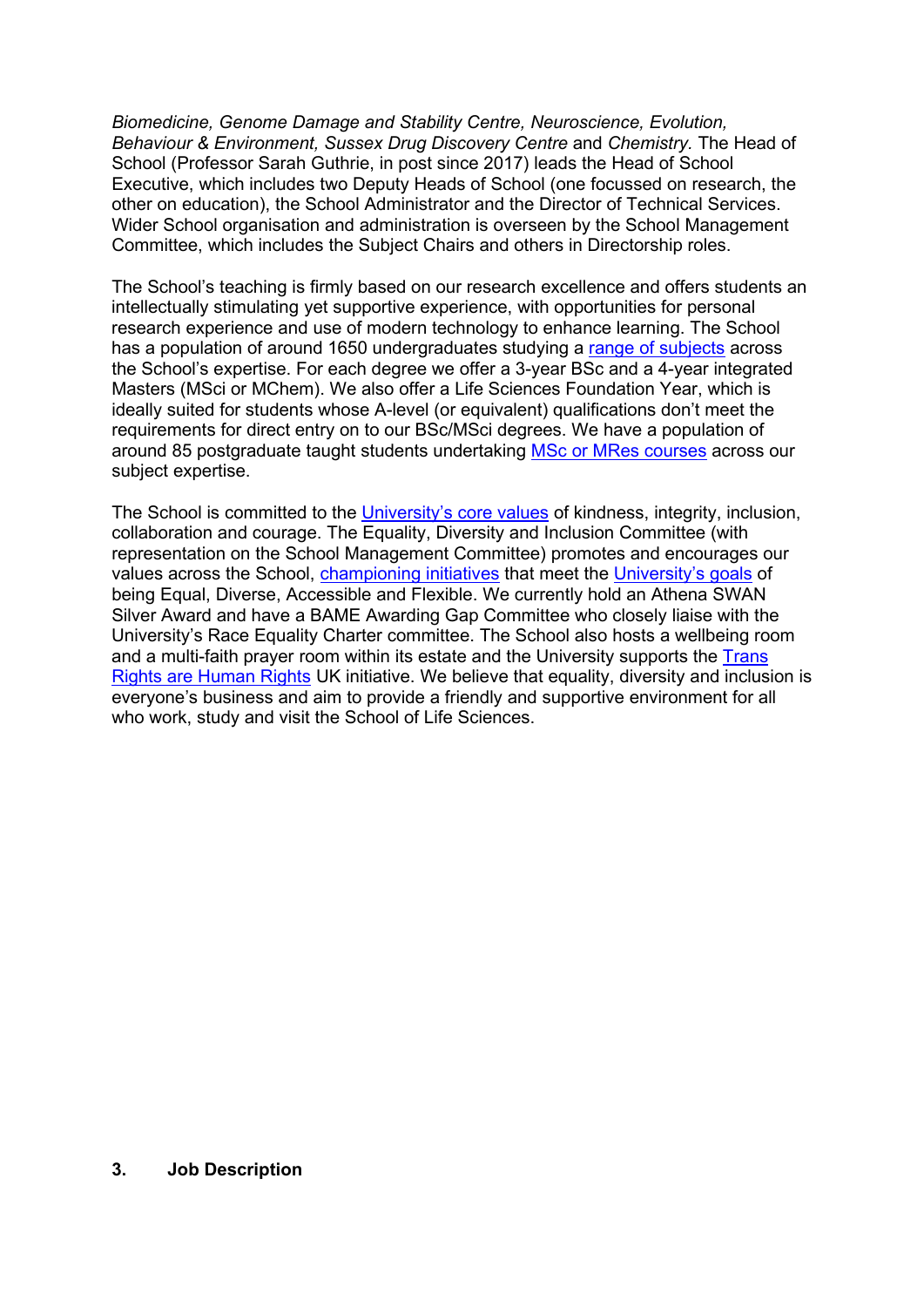## **CORE JOB DESCRIPTION**

| <b>Job Title:</b>        | Research Fellow in Genome Damage and Stability                                                                                                                                                                                                            |
|--------------------------|-----------------------------------------------------------------------------------------------------------------------------------------------------------------------------------------------------------------------------------------------------------|
| Grade:                   | Research Fellow I, Grade 7                                                                                                                                                                                                                                |
| School:                  | Life Sciences                                                                                                                                                                                                                                             |
| Location:                | <b>GDSC</b>                                                                                                                                                                                                                                               |
| <b>Responsible to:</b>   | Principal Investigator through to Head of School                                                                                                                                                                                                          |
| Direct reports:          | n/a                                                                                                                                                                                                                                                       |
| Key contacts:            | Members of research group, members of faculty within<br>the School and University.                                                                                                                                                                        |
| <b>Role description:</b> | Research Fellow I is an early career-grade research<br>position. Post-holders will be expected to contribute to<br>the work of the research team, and also to develop<br>their research skills with support from<br>more<br>experienced members of staff. |

#### **PRINCIPAL ACCOUNTABILITIES**

- 1. To engage in individual and/or collaborative research activity resulting in high-quality publications; and to develop research funding and knowledge exchange income individually or in collaboration with others, as appropriate, depending on the size and scope of the bid.
- 2. To contribute to School teaching activities.

# **KEY RESPONSIBILITIES**

### **1. Research, Scholarship & Enterprise**

- 1.1 Develop research objectives and proposals for own or joint research, at acceptable levels, with assistance if required.
- 1.2 Conduct research projects individually and in collaboration with others.
- 1.3 Analyse and interpret research findings and draw conclusions on the outcomes.
- 1.4 Produce high-quality research outputs for publication in monographs or recognised high-quality journals, or performance/exhibition, as appropriate, and contribute to the School's REF submission at acceptable levels of volume and academic excellence.
- 1.5 Contribute to the preparation of proposals and applications to external bodies, for example for funding purposes.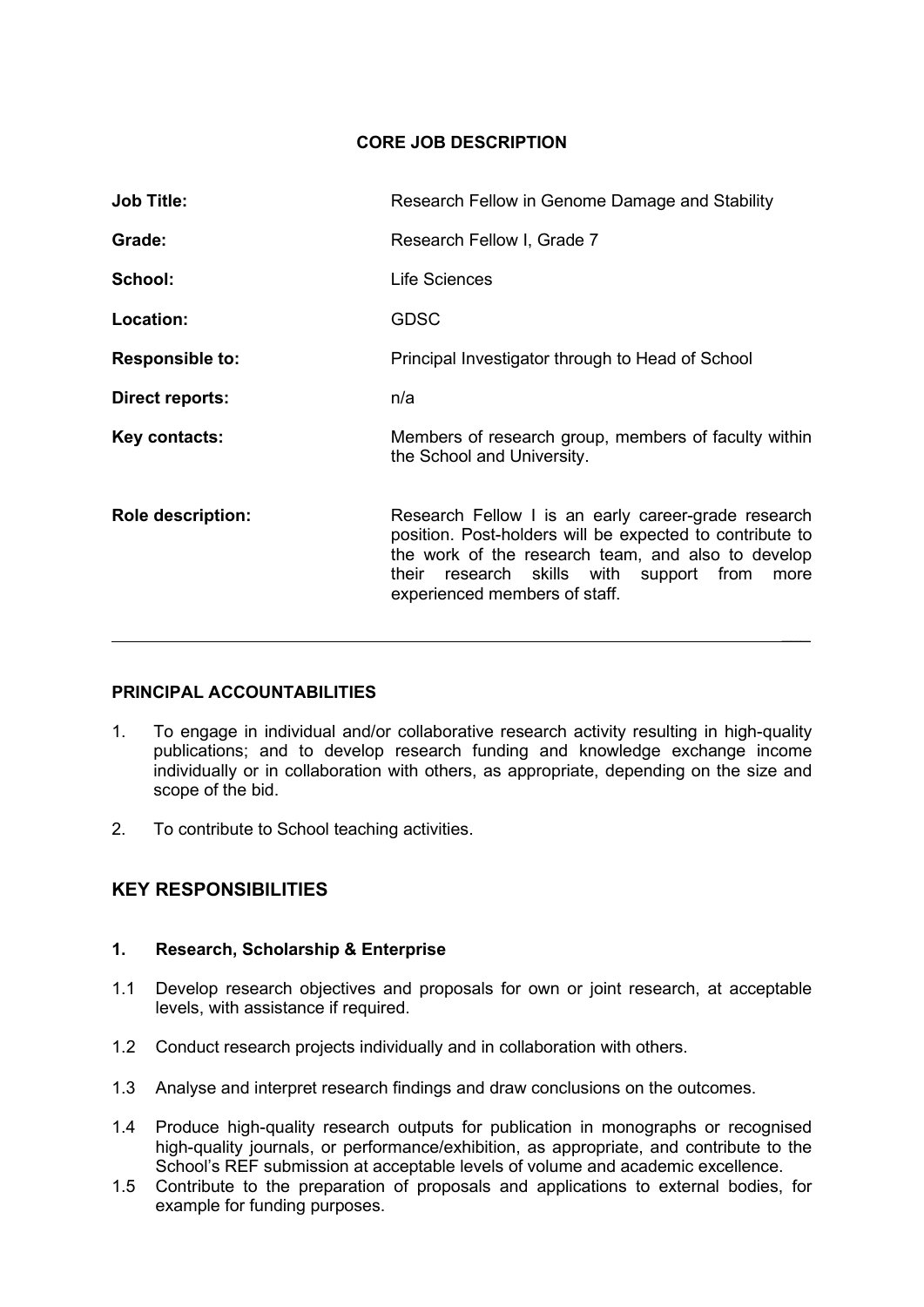- 1.6 Individually or with colleagues, explore opportunities for enterprise activity, knowledge exchange income and/or consultancy, where permissible.
- 1.7 Build internal contacts and participate in internal networks and relevant external networks in order to form relationships and collaborations.
- 1.8 Continually update knowledge and understanding in field or specialism, and engage in continuous professional development.

#### **2. Teaching & Student Support**

- 2.1 Undertake teaching duties, if required.
- 2.2 Assist in the assessment of student knowledge and supervision of student projects if required.
- 2.3 Assist in the development of student research skills, for example as part of a postgraduate supervision team.

#### **3. Contribution to School & University**

- 3.1 Attend and contribute to relevant School and project meetings.
- 3.2 Undertake additional duties, as required by the Principal Investigator and/or Head of School.

#### **4. Role-specific duties**

- 4.1 Discuss/review progress and project direction regularly with Group Leader.
- 4.2 Progress and develop project with a high level motivation and troubleshoot research experiments with a high level of independence.

This Job Description sets out current duties of the post that may vary from time to time without changing the general character of the post or level of responsibility entailed.

#### **INDICATIVE PERFORMANCE CRITERIA**

- A PhD or equivalent scholarly or relevant professional activity
- Pursuing a line of independent research within a research group.
- **Publishing research (either from a recently completed PhD or new original research).**
- Other forms of externally recognised professional practice of creative output of a standing equivalent to regular publication of original research.
- **Initiating, developing or participating in links between the University and external bodies** such as business and industry, the professions, community organisations and policymakers.